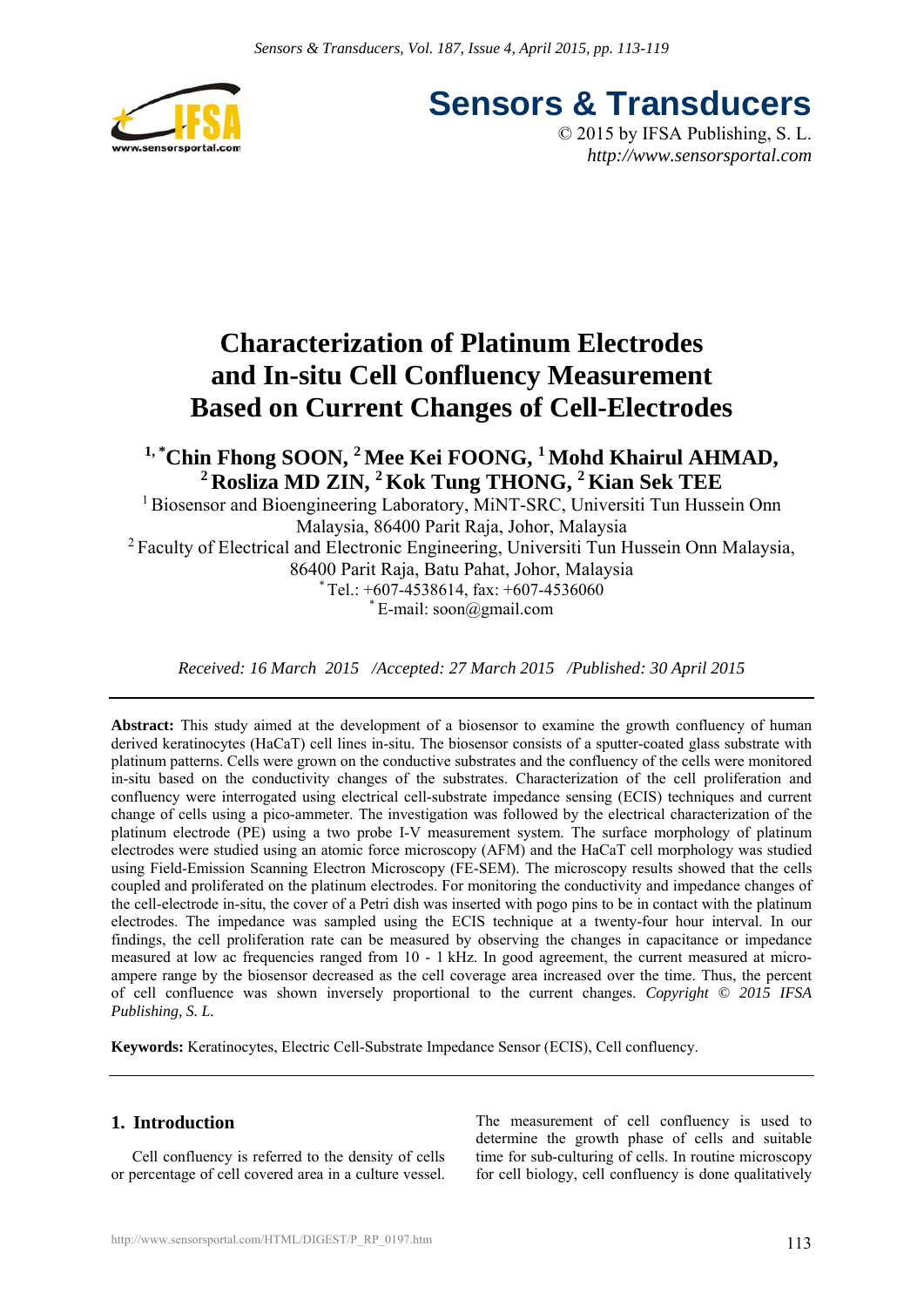and estimated by approximation of the covered area by the monolayer of cells. Such a measurement technique is inaccurate and introducing high error rate. Hence, microscopy technique has been developed to quantitatively determining the confluency cells. However, the images of cells in a small area obtained from microscopy technique may not be representative for monitoring the confluency of cells and hence, multiple images of cell covered area need to be captured [1-2]. This technique requires further image processing for determining the percentage of cell confluency.

In-situ based measurement methods can provide continuous measurements of living cells, thus it can be efficient in sensing various cellular status. Among the cell-based biosensing, electrical cell-substrate impedance sensing (ECIS) technique is a simple and effective method for computable and live monitoring of cell attachment and spreading activities of cells on a substratum [2]. ECIS biosensor is also capable of sensing and measuring surface-coupling signal of the cell. The morphology of the cells influenced the changes of the impedance measurement [3]. From the previous work that had done by other researchers [3-4], the ECIS technique was used to monitor the cell proliferation, cell adhesion and cell confluency on cell-electrodes. However, characterization of the percentage of cell confluency on a cell-electrodes based on the current changes of the cell-substrate are lacking in previous work [5]. In this study, platinum electrode was chosen due to the attractive physical properties such as high melting point, high density, high electrical resistivity and slightly low electronegativity [6-7]. In this study, the fabrication and characterization of the cell confluency measurement electrode were discussed. In addition, the application in monitoring the cell confluency based on measuring the current change over the cellsubstrate was presented.

# **2. Materials and Methods**

#### **2.1. Fabrication of Electrodes**

The design of electrode was produced using an AutoCAD software and printed on a piece of adhesive paper. The electrode is in an I-shaped pattern with a length and width of 0.8 cm and 0.5 cm, respectively (Fig. 1a). The patterned design was cut and placed on the aluminum sheet to produce a patterned mask. Subsequently, the aluminum mask was then used to cover the glass substrate and the substrate was placed in an autofine coater chamber (JEOL, JFC-1600). In the sputter coater, a current of 40 mA at 125 seconds were set to sputter a thin layer of platinum film functioning as an electrode. There were three electrodes designed on the glass substrate which allowed independent measurements in the same culture (Fig. 1b).



(a)



 $(h)$ **Fig. 1.** (a) Dimensions of the platinum electrode, and (b) Platinum electrodes on glass substrate.

# **2.2. Characterization of the Physical and Electrical Properties of Platinum Electrodes**

The thickness of the platinum films was determined using an Alpha-Step IQ surface profiler (KLA Tencor Corporation) with a scan length of 1000 µm and scan speed of 50 µm/sec. The thickness measurement of the platinum film was analyzed using the Alpha IQ software installed in a computer and linked to the surface profiler. Subsequently, the electrical conductivity (I-V) characterization was measured using a two-points probe station consists of Keithley's voltmeter (Keithley Instrument, Inc.) linked to an ORIEL Instrument software. In the twopoints probe station, the measurement of the resistance and the I-V curve were obtained. The sharp tips of the probes were placed in contact with silver contacts deposited on the terminal ends of the platinum electrodes to avoid damage to the electrodes.

# **2.3. Surface Morphology Investigation Using Atomic Force Microscopy**

An atomic force microscopy (AFM, Park System XE-100) was used to image the topography of the platinum film to investigate the homogeneity of the sputtered coating. The platinum film's magnetic properties were also investigated using the magnetic force microscopy scanning. The platinum films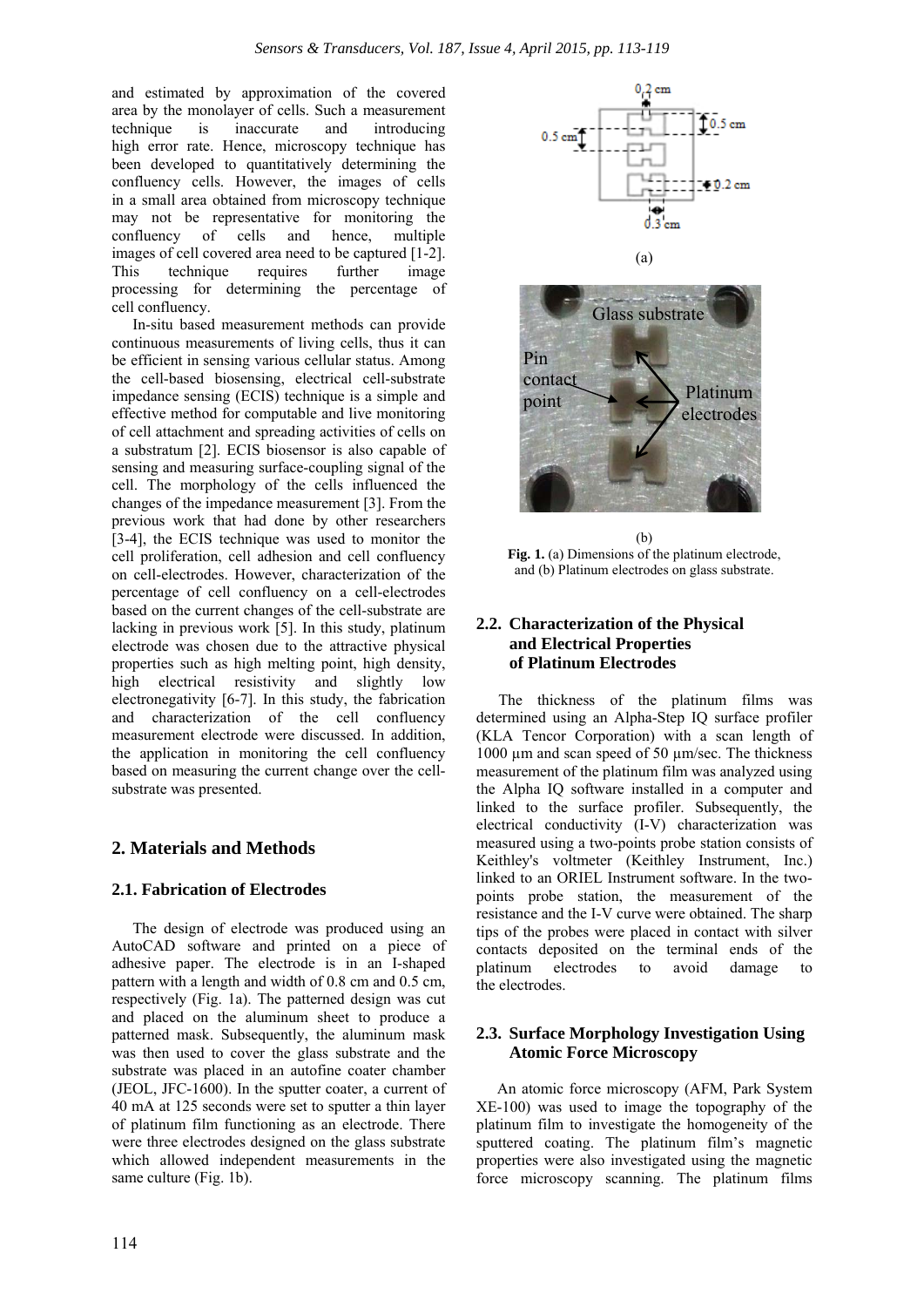were scanned in a non-contact mode at a scan rate of 0.8 Hz at an area of 1  $\mu$ m<sup>2</sup>. The roughness of the platinum electrode was analyzed in the XEP software.

# **2.4. Cell Culture on the Electrodes and FE-SEM Imaging**

The human keratinocyte cell lines (HaCaT) were maintained in a  $25 \text{ cm}^2$  culture flask containing culture media. Upon reaching confluency, the media were removed from the cell culture flask and the flask was washed three times with Hank's Balanced Salt Solution (HBSS, Sigma Aldrich, UK). After discarding the HBSS solution, 1 ml of trypsin was deposited into the flask and the flask was incubated in a humidified atmosphere containing 5 % carbon dioxide at 37 °C for 5 minutes. Subsequently, the flask was examined in a microscope (Nikon TS-100) to ensure that all the cells were detached from the surface of the culture flask. Dulbecco's modified Eagle's medium (DMEM) medium of 5 mL was then deposited to stop the trypsinization process. The DMEM media contained supplements 10 % Fetal Bovine Serum (Biowest, France), L-Glutamine (2 mM, Sigma-Aldrich, UK), Penicillin (100 units/mL, Sigma-Aldrich, UK), Streptomycin (100 mg/mL, Sigma-Aldrich, UK), Fungizone (2.5 mg/L, Sigma-Aldrich, UK). Next, the cell suspensions were transferred to a centrifuge tube and centrifuged for 5 minutes at 1500 rpm. When this process was completed, the media were discarded and cell was re-suspended in 6 ml of DMEM media. Lastly, the suspensions of cells was deposited into a modified Petri dish and placed inside the incubator. The modified Petri dish has a lid inserted with three pairs of pogo pins with positions corresponding to the terminal ends of platinum electrodes. The temperature of incubator was kept at 37 °C with 5 % carbon dioxide. The proliferation of cells was also monitored at an interval of 24 hours in a phase contrast microscope.

For the morphological study of cells in a field emission-scanning electron microscopy (FE-SEM, JEOL 7600), cells adhered to the platinum electrode was fixed and dehydrated. After rinsing the platinum electrode with HBSS Solution three times, the cells were fixed with 1 % formaldehyde for 6 minutes. Cells were dehydrated in a serial dilution of ethanol at different concentrations of 25 %, 50 %, 75 % and 90 % for 5 minutes each and allowed to air dried. Subsequently, the cells were sputtered coated using a palladium target and the sample substrates were mounted to the stub using double sided carbon tape. Then, the samples were placed in the vacuum chamber in FE-SEM ready for imaging using the secondary electron image (SEI) mode. The accelerating voltage was set at 7 kV with magnifications of  $300 \times$  and  $1000 \times$  for the analysis of keratinocytes cell morphology on the platinum electrode.

#### **2.5. Cell-substrate Impedance Measurement**

Fig. 2 shows a schematic diagram of experimental setup for cell-electrode impedance investigation. The impedance analyzer (Solartron Electrochemical Test System 1260A) was connected to a potentiostat (Solartron Electrochemical Test System 1280C) and the computer. The Solartron Impedance/ Gain-phase Analyzer support a huge frequency sweep range from 10 µHz to 32 MHz with an accuracy of 0.1 %. The impedance measurements of the cell-electrode were taken every 24 hours over a wide frequency range from 10 Hz to 100 kHz. The cell impedance was analyzed using a Zplot® software bundled to the Impedance/Gain-phase Analyzer (Solartron 1260A).



**Fig. 2**. Experimental setup for cell impedance investigation.

### **2.6. Cell Confluency Characterization Using Pico-Ammeter**

The cell confluency was characterized based on the current changes of the cell in a setup as shown in Fig. 3. The current flow within the cells cultured on the platinum electrodes were analyzed by the PocketPico Reader™ software linked to a PocketPico pico-ammeter (PocketPico P110 1XPP02B).



confluency measurement.

The PocketPico pico-ammeter capable of measuring a very low electrical current range from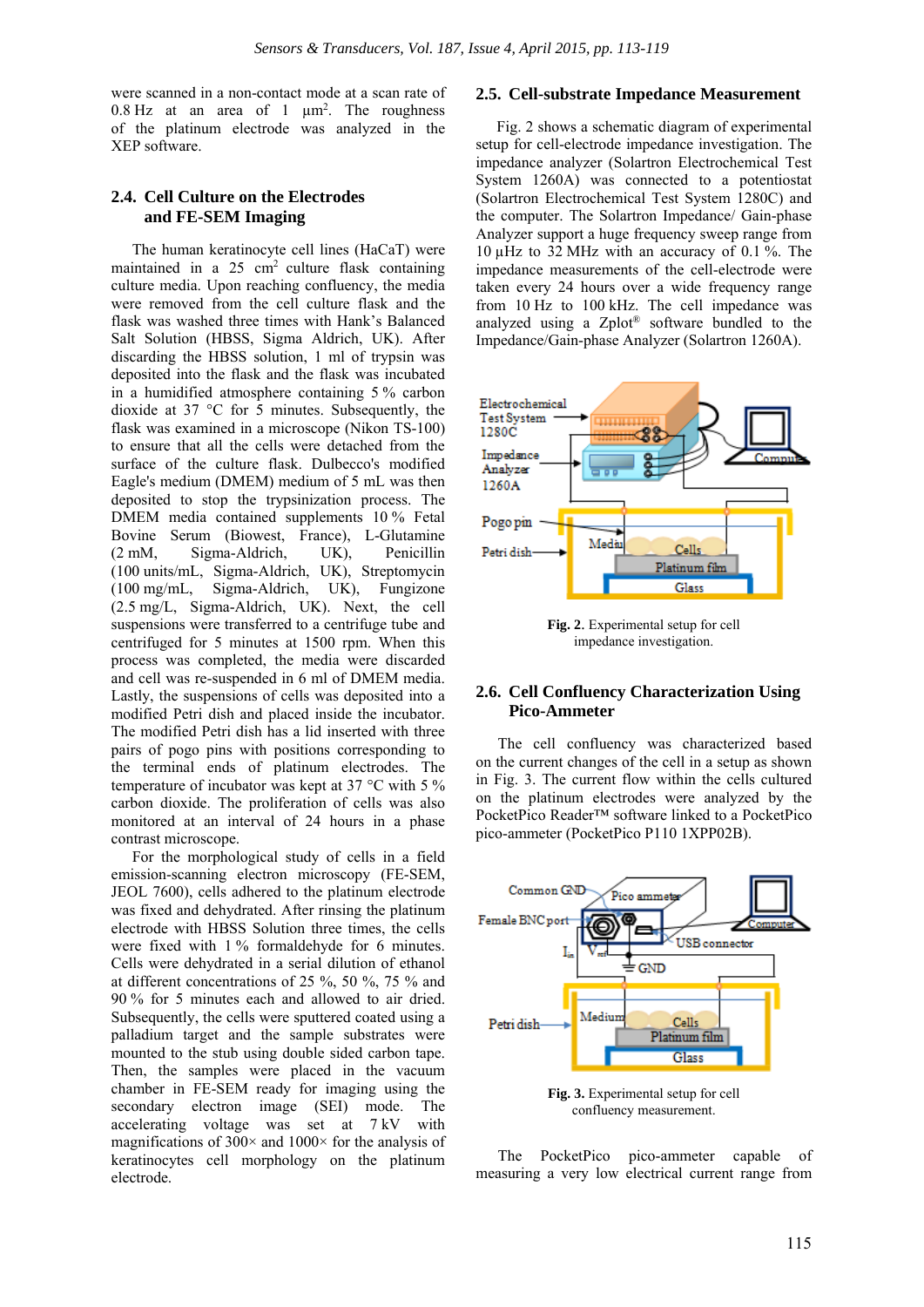20 pA to 2 mA with an accuracy of  $\pm 0.5\%$ . Electrical current of cells were taken every 24 hour interval through the BNC port as analog input. A female BNC-crocodile clip cable was used as the connector between the Pico-ammeter and pogo pins attached to the Petri dish. The current changes of the cell-electrode were measured using the pico-ammeter.

#### **5. Results and Discussions**

Fig. 4 shows the result of a line profile for the platinum electrode coated on the glass substrate. The thickness of the platinum film at approximately 1.38 µm was obtained by determining the difference between two distinct level of the platinum film and glass.



**Fig. 4.** Surface profile of the platinum film coated on glass substrate.

The results of the linear I-V graph of the platinum cell-electrodes show that the electrical resistance of the platinum electrode is  $278.43 \pm 6.80 \Omega$ (mean  $\pm$  SD, N=50). The standard deviation of the resistance is within an 5 % of tolerance. The resistivity of the platinum films (ρ) at  $0.21$  Ω-mm was calculated using the following formula:

$$
\rho = R \frac{A}{L},\tag{1}
$$

where A is the diameter of the silver contact point at 1 mm multiply by the thickness (L) of the platinum film at  $1.5 \mu$ m. The conductivity of the platinum film was determined at 4.76 S/mm.

Fig. 5(a) presents the 3D view of surface morphology of the platinum cell-electrode at  $1 \mu m^2$ with a roughness,  $R_a$  of 1.82 nm. The white spots in Fig. 5(a) represent the high region of the platinum film's surface and the dark spots represent the low region of the surface. During the sputtering process, the platinum film was not coated directly onto the glass substrate but sputter-coated onto the glass

substrate. Hence, the result demonstrated that the platinum electrode have a rough surface at nanometric scale. The roughness is considerably low.



**Fig. 5.** (a) Surface topography with roughness of  $R_a=1.82$  nm, (b) magnetic surface topography at  $R_a = 0.223$  nm and the magnetic vortice of (c)  $R_a = 0.146$  nm.

The magnetic force microscopy (MFM) of platinum is a technique used to determine the magnetism of the electrode, in which high magnetism of a substrate is believed to have influence to the proliferation of cells [8]. Fig. 5(b) shows the 3D view of magnetic structure of the platinum film with roughness,  $R_a$  equal to 0.223 nm. Fig.  $5(c)$  shows the result of the surface morphology superimposed with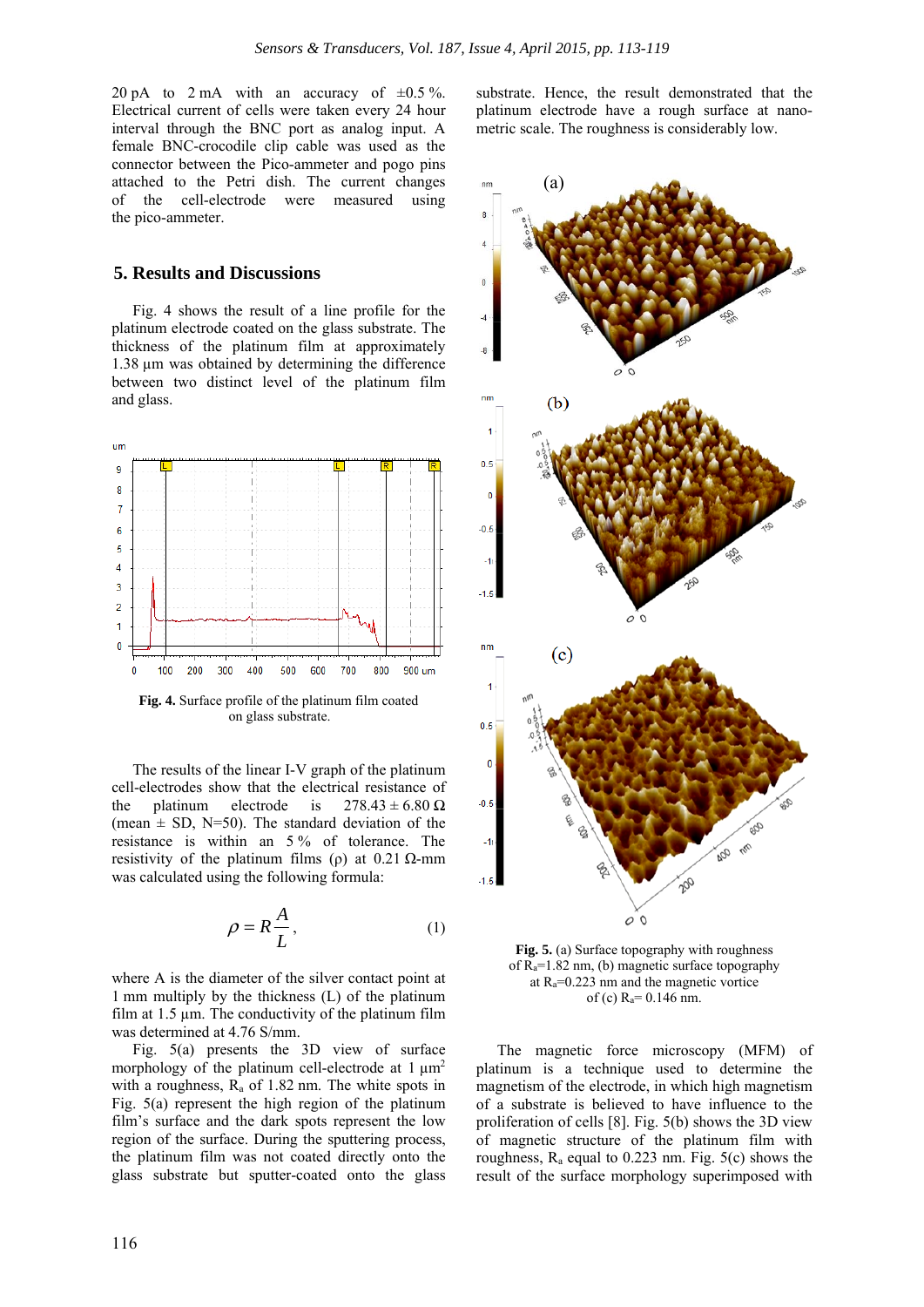the morphology of the magnetic surface. The difference of roughness of 0.146 nm was obtained. The large dark holes shown in Fig. 5(c) represents the magnetic vortices on surface of platinum cellelectrode. Thus, the result indicates that the platinum film has a high coercivity, but low strength of magnetic-field [8]. The magnetism of the platinum needs to be investigated because the surface roughness and magnetic field can influence cell adhesion and cell proliferation. The results indicates that the surface and magnetism properties of the platinum films presented minimum magnetic field that may not affect cell adhesion and cell proliferation.

In order to study the cell attachment and cell growth on the platinum cell-electrode, the biocompatibility of platinum cell-electrode was analyzed. The cells were deposited to the platinum cell-electrode in a Petri dish and kept in the  $37 °C$  $CO<sub>2</sub>$  incubator for optimal growth. Fig.  $6(a)$  shows the attachment of cells after 24 hours in phase contrast images. The cells continued to grow and proliferate on the platinum electrodes after 7 days of culture (Fig. 6). From the FE-SEM microscopy image, it can be shown that the human derived keratinocytes (HaCaT) cell lines show affinity to the platinum cell-electrodes and platinum is suitable to be used as cell-electrode material in which platinum does not have any harm to the cells [9-10].







(b) **Fig. 6.** (a) Phase contrast microscopy of HaCaT cells after 24 hours of culture on the glass and (b) FE-SEM micrograph of cells on the platinum electrode after 7 days of culture. (Scale bar: 10 µm).

Fig. 7(a) shows the bode plot of magnitude impedance over a wide range of ac frequency from 10-100 kHz. From the plot, it was observed that the impedance magnitude decreased with an increase in frequency. At low frequency range, the impedance increased as period of culture increased. This is due to the increase of cell number and an enlarged cell covered area on the electrode leading to the impedance to increase. However, the impedance presented not much differences over different culture period at high frequency range. Our findings suggest to measure the impedance of cell at low frequencies ranging from  $10 - 1$  kHz.



**Fig. 7.** The bode plot of the (a) magnitude impedance,  $|Z|$ and (b) Capacitive reactance,  $X_c$  over different frequencies.

Fig. 7(b) shows the capacitive reactance,  $X_c$  over different frequency ranged from 10 - 100 kHz. The plot demonstrates that the capacitive reactance decreased with an increase in frequency at the range of  $10 - 1$  kHz. The longer the cell incubation time, the higher is the capacitive reactance (Fig. 7b). At higher ac frequency, the capacitive reactance of cellelectrode was relatively small and the cell-electrode behaved like a capacitor. Thus, the low capacitive cell membrane was permeable to current flows directly through the cell. At low ac frequency, the cell turned more capacitive and the impedance increased due the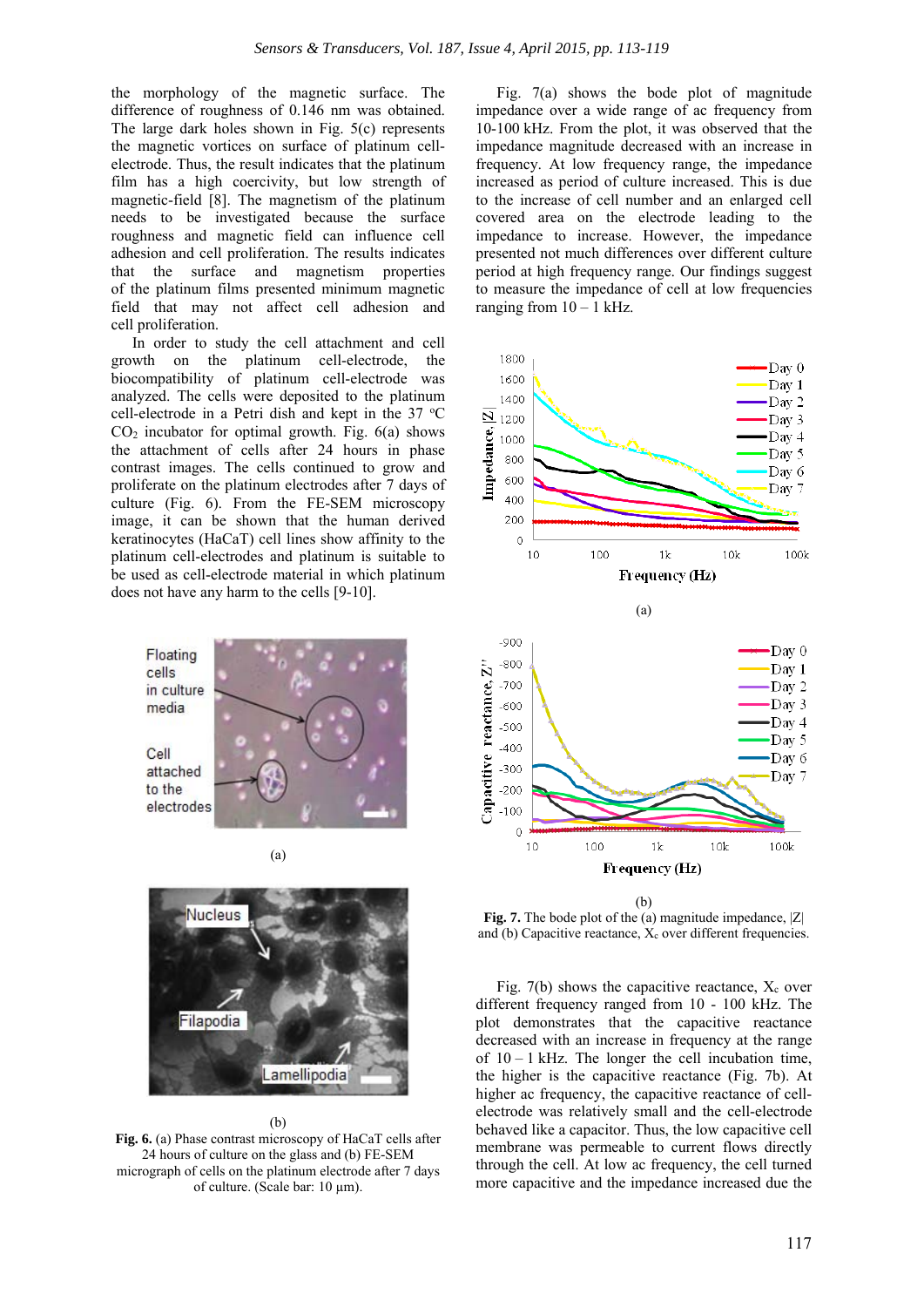insulating cell membrane. The high insulating cell was impermeable to current flows. Therefore, the current may flow underneath cells and route crossing intercellular spaces through a junction resistance. These impedance changes can be related to the cell proliferation rates as indicated in Fig. 7b [4, 11]. The slight increase of capacitive reactance at higher range of frequency from 1 kHz to 10 kHz may be due to the leakage membrane capacitance during ions active transport in cell membrane and cell mobility [4, 5, 11]. At 100 kHz and beyond, the cell-electrode behaved like a short circuit. In our findings, the cell proliferation rate can be measured by observing the changes in capacitance or impedance measured at low ac frequencies.

In addition to the impedance measurement using the bulky ECIS instrumentation, this work extended to determine the current change associated with the cell confluency on platinum electrode using a portable pico-ammeter. Fig. 8 shows the current measured for platinum electrode cultured with cells over a period of 168 hours expressed in mean  $\pm$  SD. The current of the cell-electrode decreased nonlinearly with the prolonged incubation time. The current were then correlated with the cell confluency measurement as shown in Fig. 9. The insets of the phase contrast micrographs in Fig. 9 indicate the cells grown at different confluency. In comparison, the cell covered area was determined by capturing multiple images of cells and the percentage of covered area was computed using ImageJ software. With an increase in cell confluency, it can be observed that the current decreased gradually over the time (Fig. 9). This is due to the increase in cellelectrode impedance with respect to time as revealed by the result presented in Fig. 7. The enlarged covered area of cell monolayer formed the resistance to the current flew through the electrode and thus, limit the current flew. The log currents of 1.25 nA and 4 nA measured corresponded to the 80 % and 5 % of cell confluency, respectively.



**Fig. 8.** The relationship of cell-electrode current and incubation time.

#### **7. Conclusions**

The platinum electrodes were fabricated using sputter coating technique and presented small surface roughness of 1.82 nm. The AFM results revealed that

the platinum electrode is lowly magnetizable and hence, this has little influence to the cell adhesion. In addition, cell affinity to the electrode as revealed by FE-SEM indicated that the platinum electrodes are suitable to be used for cell culture and measurement. The capacitive reactance and impedance of the cellelectrode clearly increased with the cell proliferation on the platinum electrode at low frequency range  $(10 - 1$  kHz), suggesting that the current measurement for cell confluency can be determined. An in-situ biosensor used to characterize the percentage of cell confluency was successfully developed based on the current change of platinum electrodes grown with the presence of cells.



**Fig. 9.** Percentage of cell confluency over the current change of cell-electrode.

#### **Acknowledgements**

The authors are grateful to the research financial support (Science Fund Vot No. 0201-01-13-SF0104 and FRGS grant Vot No. 1482) awarded by Malaysia Ministry of Science and Technology (MOSTI) and Malaysia.

# **References**

- [1]. S. Busschots, *et al*., Non-invasive and non-destructive measurements of confluence in cultured adherent cell lines, *MethodsX*, Vol. 2, 2015, pp. 8-13.
- [2]. G. Topman, *et al.*, A Method for Quick, Low-Cost Automated Confluency Measurements, *Microscopy and Microanalysis*, Vol. 17, 2011, pp. 915-922.
- [3]. A. N. Nordin, *et al.*, Printed Circuit Board Cultureware for Analysis of Colorectal Carcinoma Cells using Impedance Spectroscopy, in *Proceedings of the IEEE EMBS Conference on Biomedical Engineering and Sciences (IECBES)*, 2012, pp. 574-578.
- [4]. D. Das, *et al*., Electrical Characterization of Suspended HeLa Cells using ECIS based Biosensor, in *Proceedings of the 6th International Conference on Sensing Technology Kolkata*, 2012, pp. 734-737.
- [5]. C.-M. Lo, *et al.*, Impedance Analysis of MDCK Cells Measured by Electric Cell-Substrate Impedance Sensing, *Biophysical Journal*, Vol. 69, 1995, pp. 2800-2807.